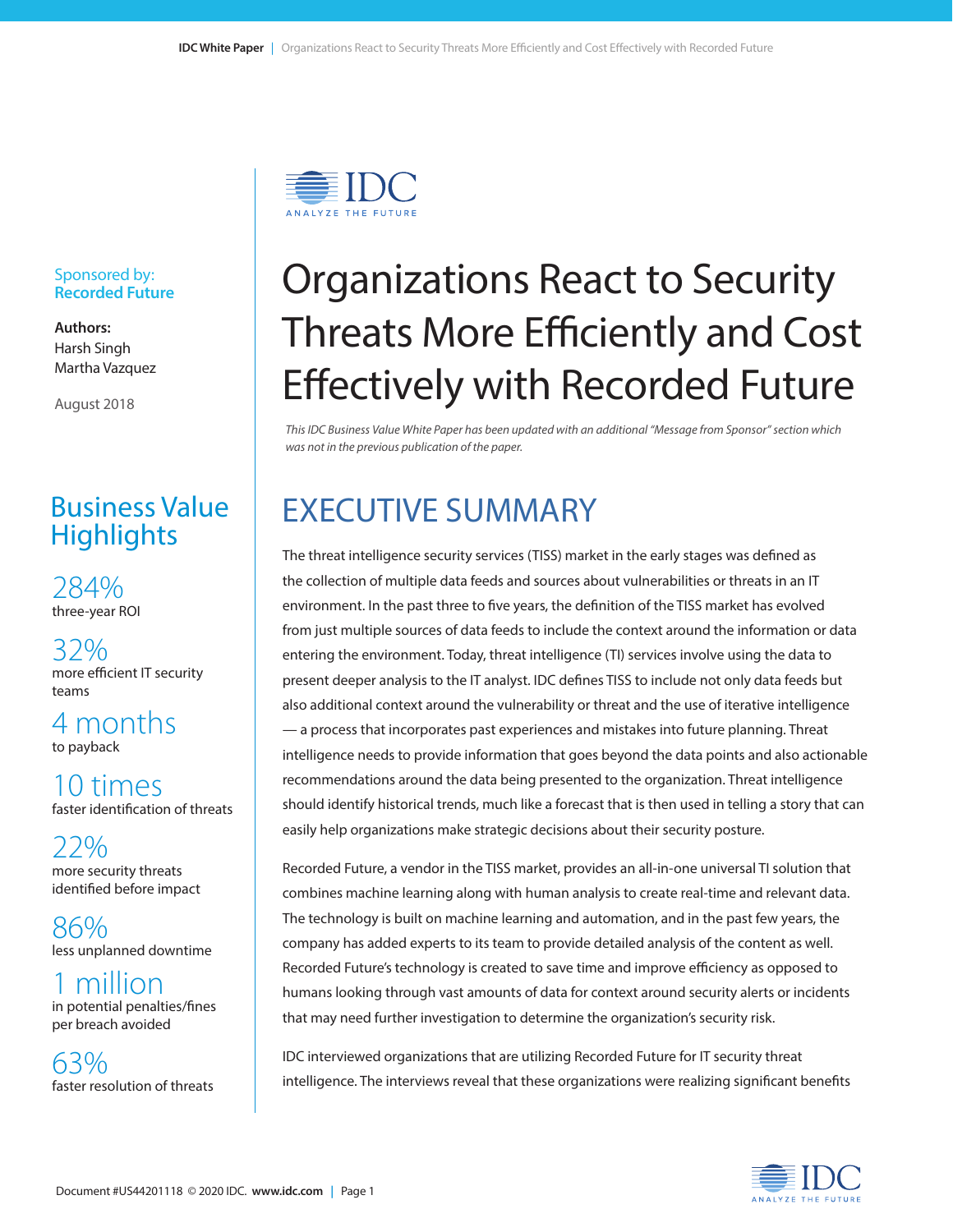by leveraging Recorded Future's solution across their entire IT security organization. Based on IDC's calculations, these organizations were realizing benefits worth about \$806,000 per organization per year (\$39,638 per internal IT security team member) by:

- **•** Driving higher staff productivity for the entire IT security team, including staff responsible for operations, investigation, report compilation, and threat resolution
- Giving security teams more time to proactively attack threats before they impacted the wider organization
- Helping organizations avoid damaging penalties and fines for each security breach

## SITUATION OVERVIEW

In today's cyberthreat landscape, adversaries are smarter, posing serious challenges for organizations. Security teams are trying to stay ahead of advanced persistent threats (APTs) and zero-day threats, but the unknown bad actors continue to be one step ahead, employing multiple techniques and tools at their targets while maintaining a low profile and slow infiltration speed. Typical firewalls and signature-based antimalware solutions work well but are not always suitable to keep up with the malicious threats of today. While some enterprises still rely primarily on signature-based methods, many are integrating threat intelligence services into their security operations and taking an analytical, predictive stance to help reduce risk and potential business disruption.

While organizations may install security tools that integrate data feeds onto their network, many do not recognize what to do with the information that is coming in. Organizations often do not understand the term threat intelligence and the benefits to the organization if used effectively or correctly. The amount of data coming into an IT environment is enormous, making organizations even more perplexed and confused as to how to make effective decisions around this incoming content. An organization may subscribe to data feeds but not have the staff to dissect and research which threat is more important than the others and then, once this is found, to actually conduct the analysis to see whether the threat needs to be taken seriously and how the organization should proceed after that.

The TISS market is relatively new and has been growing steadily in the past several years. It reached \$1.3 billion in 2017 and is forecast to grow at a CAGR of 11.2% from 2016 to 2021. The TISS market will continue to grow as organizations look to secure their own investments, data, and intellectual property. It is increasingly overwhelming and complex for an organization to keep up with the threat profile across the organization because of the rise of Internet of Things

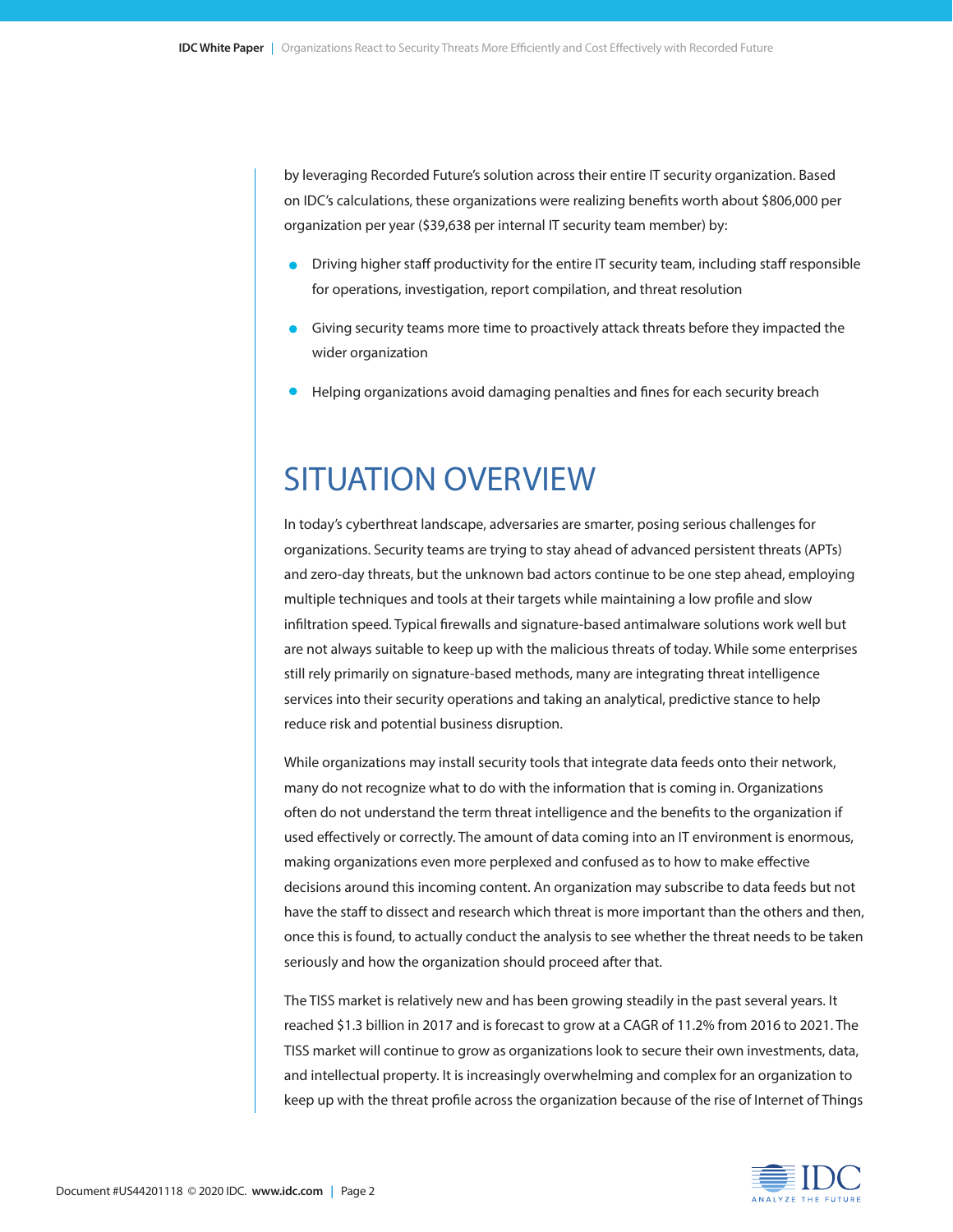(IoT), software-defined networks, and cloud computing — all of which open doors to new threats. As a result, organizations are taking the opportunity to partner with TISS vendors to create concrete actionable data points from their security analysis, therefore assisting them in the fight against adversaries.

### RECORDED FUTURE

Recorded Future is one vendor that provides a universal threat intelligence solution to global organizations. One theme mentioned previously discusses how threat intelligence needs to consist of data that provides actionable content. Organizations today struggle with gathering tons of data and making sense of what the data means and whether it's a true threat. Deciphering a security incident takes time and expertise, which is where Recorded Future comes into play. Recorded Future delivers a unified solution by combining subscription feeds, open source and dark web intelligence, and analyst reports and aggregates the data on one platform. Recorded Future's threat intelligence combines machine learning and human expertise to create real-time and relevant data. In addition, in the past few years, the company has added experts to its team to provide detailed analysis of the content. Recorded Future's technology is created to save time and improve efficiency as opposed to humans looking at possible security incidents that are coming in from devices, such as security information and event management (SIEM) systems or vulnerability scanners, and then taking the time to determine which vulnerabilities or security incidents are more serious. In addition to trying to decipher which events represent real threats, the IT security team must prioritize the high volume of alerts entering the environment. With Recorded Future's TI offering, teams can assess which threats are most important and mitigate or patch them immediately.

The amount of threat and vulnerability data available from hundreds of thousands of external sources is extremely difficult for security teams to look through because they must decipher language and cross-correlate and conduct in-depth research to determine what this threat data means and which threat data is relevant to their organization. By utilizing machine learning and automation, Recorded Future's solution can take in data from technical sources, technical research, open sources, and closed/dark sources. Recorded Future's newest platform, Fusion, can also take in customer sources, which include other third-party feeds and internal threat data. The Recorded Future solution takes in a large volume of these resources and will aggregate and analyze the data in one place. Within the universal TI solution, the technology uses natural language processing to read in any language and can quickly identify in real time words that are related to a threat actor or target or malware and so forth. The solution utilizes ontologies to represent hierarchical relationships and organize the data; for example,

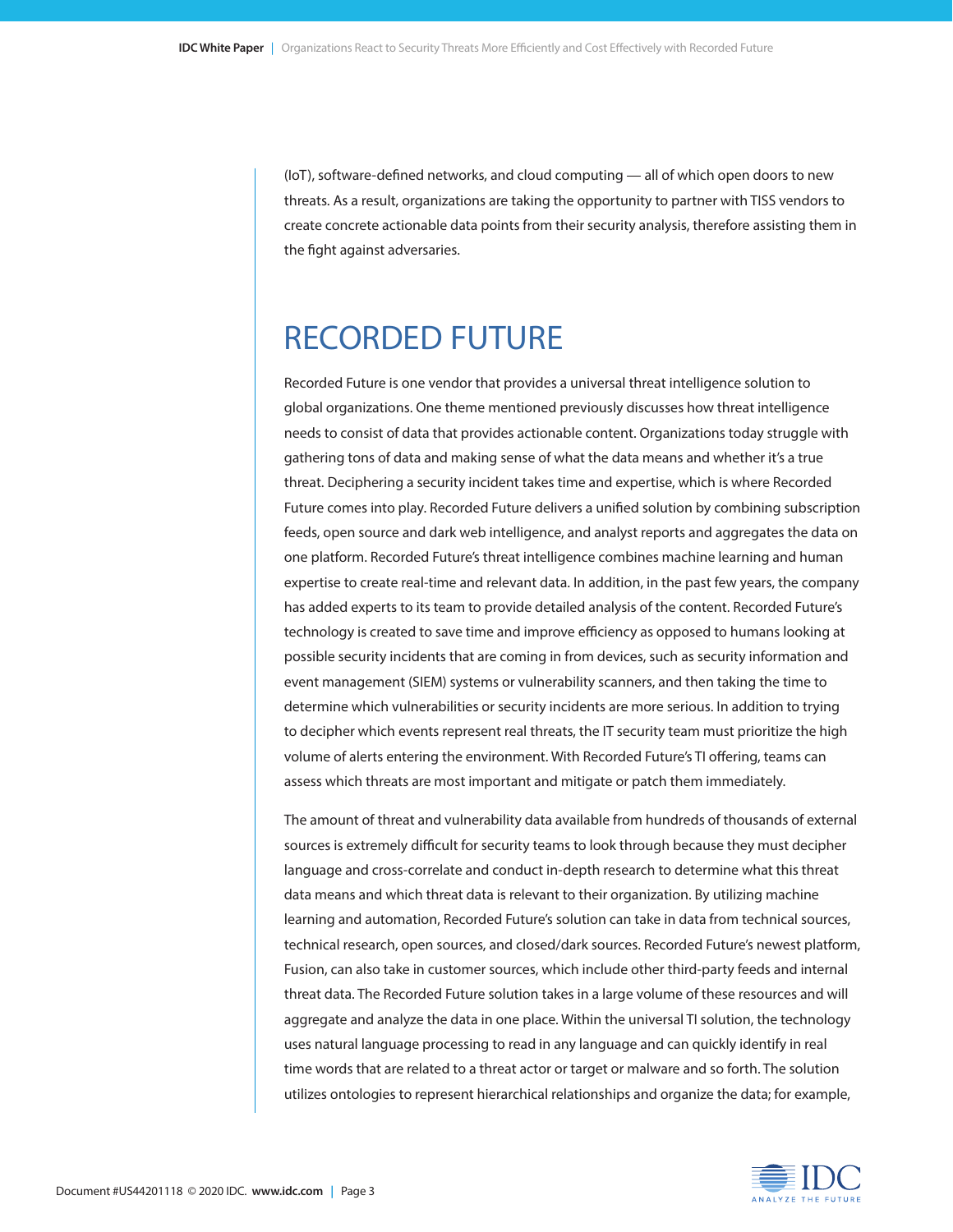if an organization is researching threats in France, the system automatically includes threats relevant to every city, town, and so forth in France.

Recorded Future connects the dots and presents customers with all intelligence relevant to threat actors; tactics, techniques, and procedures (TTPs); and indicators of compromise (IOCs). If a customer wants to know more about a certain IP address, for example, the compiled reports (intelligence cards) can be pulled on demand with real-time intelligence, delivering valuable context. Intelligence cards can provide customers with a glance into understanding top attack vectors, affected technologies that can exist in the enterprise, and related IOCs. In addition, customers can ask for on–demand reports, customized to their specific requirements and areas of interest, as well as weekly reports to determine their security risk and other security threat analysis.

Another key feature of Recorded Future's TI offering is the ability to integrate within security environments. As mentioned previously, SIEM systems and vulnerability scanners can be integrated, but a number of other security devices can also be integrated to consume threat intelligence. In addition, multiple solutions can be integrated to support different IT security roles such as security operation, incident response, vulnerability management, or executive teams. For the security operation teams, Recorded Future can help triage faster, reduce manual research time, and help discover unknown threats, assisting in determining the level of risk around alerts and event prioritization. For incident response teams, the solution can assist in reducing response time by providing real-time and rich context around the incident, therefore minimizing the need for manual research and time wasted on identifying false positives. Vulnerability management teams can determine prioritization from the high amount of vulnerabilities coming in and which vulnerabilities should be patched first. To further speed prioritization, intelligence cards provide risk scores to help organizations quickly understand the level of risk associated with an event. Executive teams that do not need as much detailed information can also see high-level reports and dashboards that show them just enough information to understand their overall security risk posture.

The interviewed Recorded Future customers were all very enthusiastic about Recorded Future's TI offering and how it helped them become more efficient and work more effectively. Customers commented on the solution's ability to provide real-time analysis to make their teams work more efficiently by helping them make better decisions around the security incidents entering the IT environment. They also mentioned cost effectiveness and efficiency, easy integration, wider visibility, and actionable information around the latest security incidents.

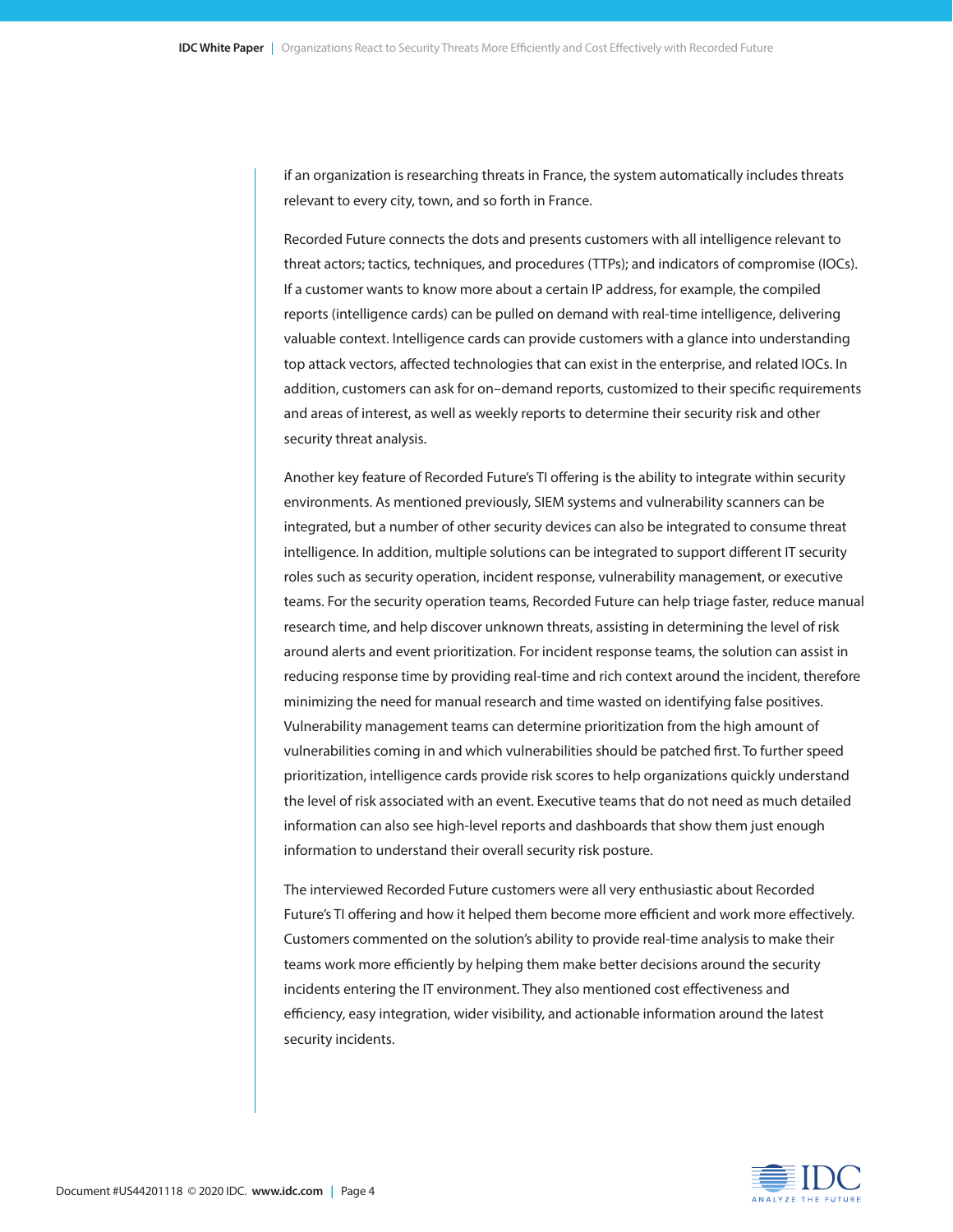## THE BUSINESS VALUE OF RECORDED FUTURE

### Study Demographics

IDC interviewed six organizations for this study by asking participants a variety of quantitative and qualitative questions about the impact of deploying the Recorded Future solution on their IT and security operations, businesses, and costs. Table 1 characterizes the firmographics of these organizations.

The size of the companies surveyed represented a diverse mix, ranging from very large enterprises to small and medium-sized organizations. This is reflected in the average employee base of 51,725. A significant IT presence was also apparent across all companies with the average number of IT staff at 4,072, supporting an average total of 43,292 internal users. All the companies surveyed were located in the United States. In addition, the companies represented a broad mix of vertical industries: financial services, automotive, manufacturing, and information technology.

|                                 | Average                                                                   | <b>Median</b> |  |
|---------------------------------|---------------------------------------------------------------------------|---------------|--|
| Number of employees             | 51,725                                                                    | 17,500        |  |
| Number of IT staff              | 4,072                                                                     | 880           |  |
| Number of users of IT services  | 43,292                                                                    | 17,500        |  |
| Number of business applications | 742<br>475                                                                |               |  |
| Number of connected devices     | 36,250<br>64,100                                                          |               |  |
| Revenue per year                | \$6.2 billion<br>\$1.9 billion                                            |               |  |
| Countries                       | United States (6)                                                         |               |  |
| <b>Industries</b>               | Financial services (3), automotive, manufacturing, information technology |               |  |

#### **TABLE 1** Demographics of Interviewed Organizations

*n=6 Source: IDC, 2018*

### Use of Recorded Future

In today's business environments, first-rate security capabilities are essential for both IT and business operations. IT organizations and their security teams need analytics-driven solutions that can provide proactive security by automating the collection and analysis of threat data

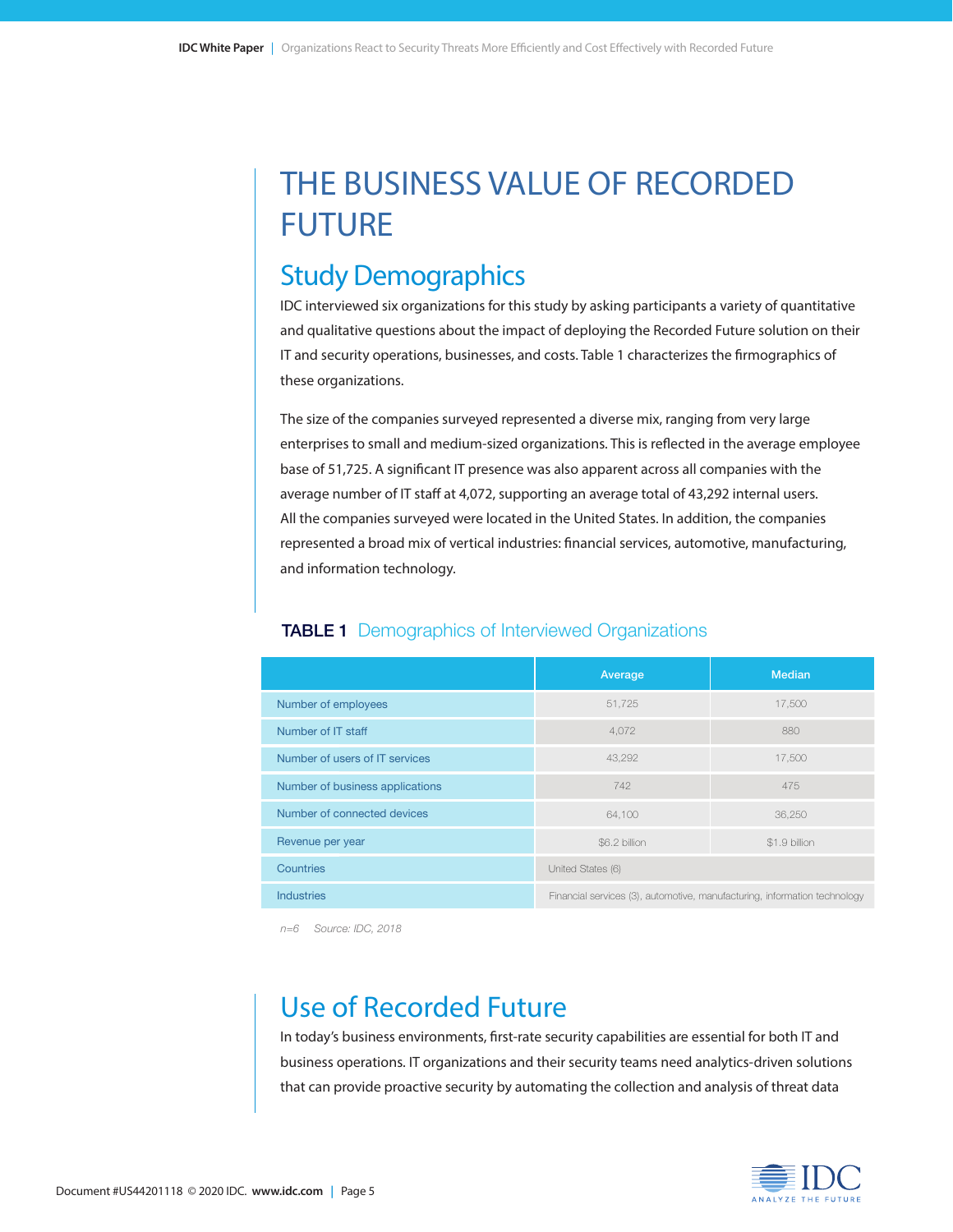in real time. In addition, solutions need to complement existing security systems, such as network-based firewalls and endpoint security.

The companies that IDC interviewed stressed the need for having these capabilities in place to meet the increasing number of threats and attacks on their IT infrastructure and data. Interviewed organizations told IDC that the Recorded Future solution has helped them monitor and address security issues by providing better real-time notifications and insights. Study participants provided a number of reasons for choosing Recorded Future over alternative approaches, including:

- **• Cost-effective enhanced security:** "Recorded Future will cost less than two security engineer FTEs and will increase the access and improve the relevant intelligence analysis and reporting of all existing security efforts across our organization."
- **• Better insights into vendors:** "Recorded Future provides insight such as the risk of doing business with vendors. When our procurement people evaluated vendors, they used a financial report but never thought of doing a cybercheck on them. We did it one time for them, and the reaction was, 'Who are these people?'"
- **• Ability to automate more security processes:** "One strategic objective is to implement more automation features within our security detection and response capabilities. Recorded Future plugs right in and complements our network-based firewalls and endpoint security."

To develop a full picture of usage patterns within surveyed companies, IDC gathered data on how study participants were deploying the Recorded Future platform as well as detailed information about their IT and network environments. For example, as shown in Table 2, the average number of business applications across all companies was 322. These applications were used by a large base of 31,617 internal users. Table 2 also provides additional metrics on the use of the Recorded Future solution.

#### **TABLE 2** Recorded Future Environment by Organization

|                                 | Average | <b>Median</b> |
|---------------------------------|---------|---------------|
| Number of branches/sites        | 238     | 200           |
| Number of internal users        | 31,617  | 10,800        |
| Number of business applications | 322     | 155           |
| Total revenue supported         | 88%     | 100%          |

*n=6 Source: IDC, 2018*

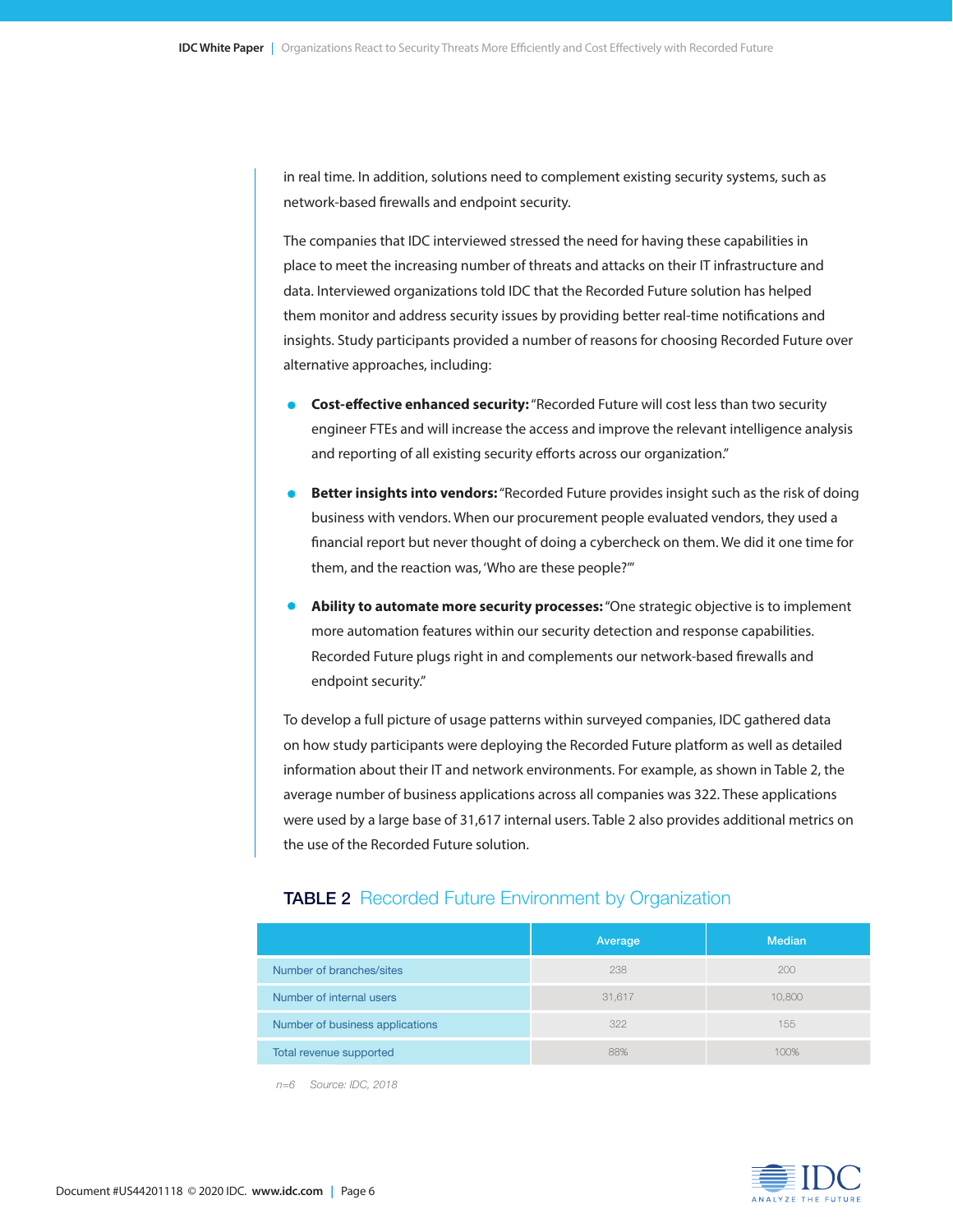### Business Value of Recorded Future

Participating organizations stated that the intelligence they received from Recorded Future is relevant and timely, based on two primary capabilities: the automation of informationrelated threats generated through machine learning/artificial intelligence and the improving awareness of these threats through visibility and timeliness. Instead of spending significant time investigating potential threats and remediating them, organizations can be more proactive in their approach to security threats and concerns. IDC calculates that customers/ participants will achieve benefits worth an annual average of about \$806,000 per organization (\$39,638 per internal IT security team member) in the following areas (see Figure 1):

- **IT staff productivity benefits:** IT security teams have time freed up from investigating and compiling reports to work on other critical security operations. Meanwhile, security resolution teams have more time to anticipate incoming threats, which allows them to be more proactive. IDC calculates that these organizations are realizing productivity benefits worth \$619,389 per organization (\$30,462 per internal IT security team member).
- **• Risk mitigation user productivity benefits:** Organizations have reported seeing reduced unplanned downtime because of fewer security breaches impacting their operations. IDC places a value of \$199,443 per organization (\$5,874 per internal IT security team member) on these productivity gains.
- **• IT cost reductions:** Interviewed organizations told IDC they were seeing savings in the cost of external reports and consulting, which IDC estimates to be worth \$67,133 per organization (\$3,302 per internal IT security team member).



#### FIGURE 1 Average Annual Benefits per Organization

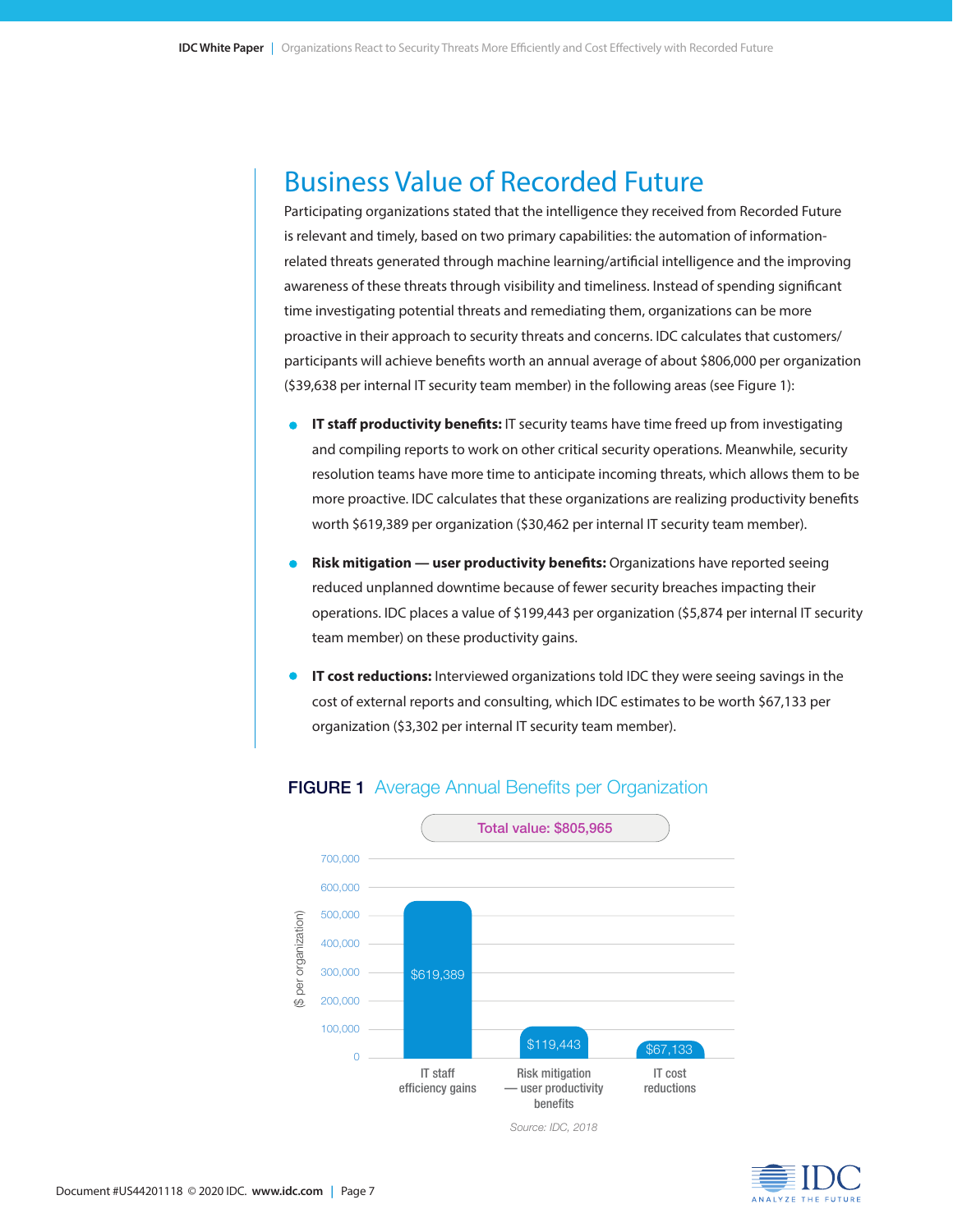#### *More Efficient IT Security Operations*

Study participants described how deployment of the Recorded Future solution increased the efficiency of security teams. This included improvements in two key areas: threat intelligence compilation and threat investigation procedures. As a result, security teams can address issues more proactively using the solution.

The Recorded Future solution is built to utilize the scale and speed of machine learning for threat intelligence compared with manual human labor. Organizations are able to achieve time savings because Recorded Future offers an API to integrate threat intelligence into the other solutions these IT organizations are deploying.

Study participants described several specific attributes that drove these efficiencies:

- **• Improvement of existing security solutions:** "Recorded Future enriches the data. I pull off some information and using Recorded Future get a whole lot more data out of it. For example, we use domain tools for domain monitoring. By plugging them into Recorded Future, I could get information that a particular IP address was involved in suspect activity."
- **• Accurate reporting:** "Recorded Future's on-demand reports … are precise and the level of detail is unbelievable. Turnaround time is really good as well. The data in the report is valuable because it is very actionable."
- **• Relevant and actionable information:** "Our team gets constant updates about our products. But it is nice to see high-level reports such as what is in the news today. With Recorded Future, we have seen a legitimate uptick in useful information. For a C-level, it's nice to have that report in the morning before meetings. Recorded Future puts out valuable information that you can sink your teeth into."

These quotes illustrate how Recorded Future has impacted various levels of security teams. Table 3 provides specific improvement metrics for Recorded Future's impact on the productivity of security threat intelligence compilation tasks. The fact that staff time costs for these tasks showed a 34% improvement is noteworthy.

|                                                                   | <b>Before Recorded</b><br><b>Future</b> | <b>With Recorded</b><br><b>Future</b> | <b>Difference</b> | Benefit (%) |
|-------------------------------------------------------------------|-----------------------------------------|---------------------------------------|-------------------|-------------|
| Threat intelligence compilation<br>staff impact (equivalent FTEs) | 6.1                                     | 4.1                                   | 2.0               | 34          |
| Staff time per security team member<br>per year (hours)           | 564                                     | 375                                   | 189               | 34          |
| Staff time cost for report compilation                            | \$610,200                               | \$405,400                             | \$204,800         | 34          |

#### **TABLE 3** Productivity Impact of Security Report Compilation

 *Source: IDC, 2018*

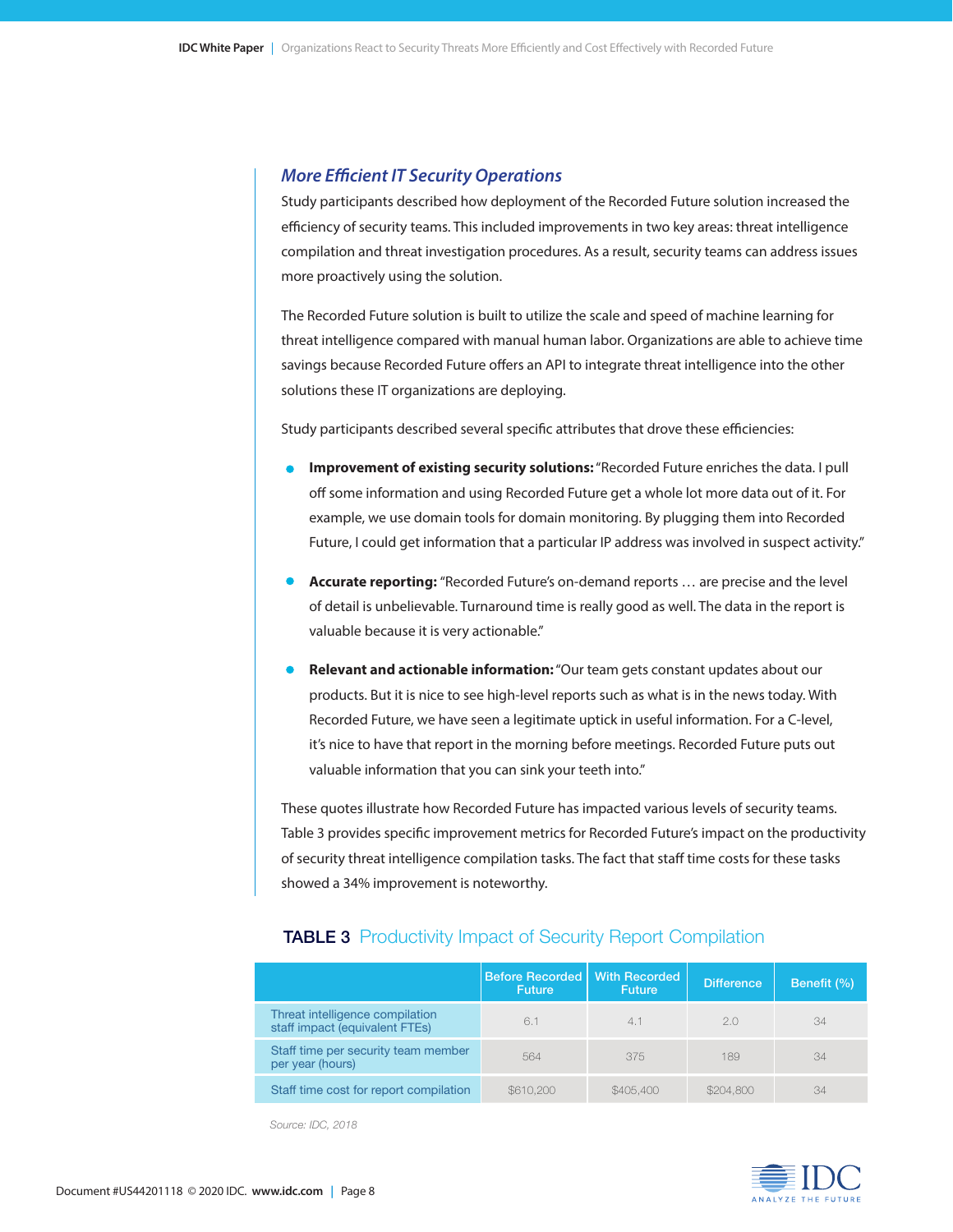Interviewed organizations spoke to IDC about how threat intelligence teams are no longer required to manually search for threats because the Recorded Future solution compiles them automatically. This core benefit substantially reduces the time required to investigate threats.

Commenting on this benefit, one study participant noted: "Recorded Future allows us to produce more meaningful data around potential threats. It has allowed us to get a clearer picture of everything. Previously, our team would have had to do a manual search for a particular event. Recorded Future is able to pull in more sources than we could. Without it, we would have to sift through Google or social media for potential activity." On the ability to identify issues faster, another participant said: "Recorded Future is really security focused when it comes to incident response. We are finding out about incidents faster, and we are able to respond and remediate even if those incidents are not on our networks and are out in the wild."

Table 4 provides specific improvement metrics on the productivity impacts for threat investigation processes. For example, the overall staff time required for these tasks showed an average 13% improvement.

|                                                         | Before Recorded   With Recorded<br><b>Future</b> | <b>Future</b> | <b>Difference</b> | Benefit (%) |
|---------------------------------------------------------|--------------------------------------------------|---------------|-------------------|-------------|
| Threat investigation staff impact<br>(equivalent FTEs)  | 18.2                                             | 15.7          | 24                | 13          |
| Staff time per security team member<br>per year (hours) | 1681                                             | 1455          | 226               | 13          |
| Staff time cost for threat investigation                | \$1,818,600                                      | \$1,574,000   | \$244,600         | 13          |

#### **TABLE 4** Productivity Impact of Threat Investigation Staff

 *Source: IDC, 2018*

Another aspect of the overall security challenge for the organizations surveyed is to successfully identify more threats before they can impact their organization. As one organization noted: "Recorded Future helps us assess our risk profile. As we have grown and acquired new technologies and expanded into new areas, it allows us to monitor for threats in areas where we are fairly new entrants and where we might not have the same security infrastructure as we would have in our existing business." As shown in Figure 2, these organizations are able to detect 22% more threats before these threats impact their organization.

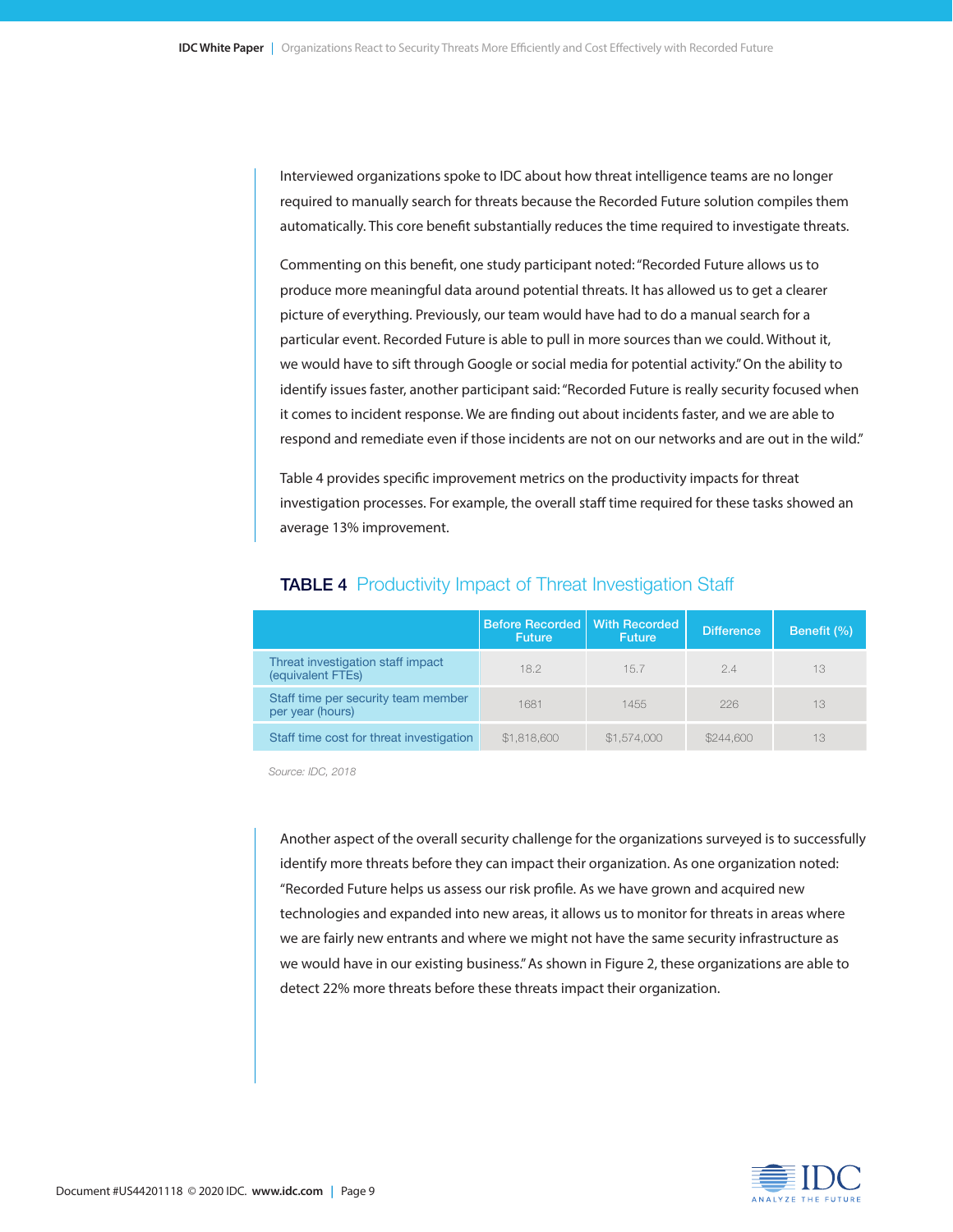#### **FIGURE 2 Threat Resolution**



Table 5 shows the productivity impacts for these teams after deploying and using the Recorded Future offering. These organizations are able to identify potentially impactful threats 10 times faster than before deploying Recorded Future, from 0.4 days advance notice to about 4.1 days advance notice with Recorded Future. The time savings also means that security resolution teams can resolve threats 63% faster on average. As a result of these time savings — due to more timely threat visibility — security resolution teams are averaging a 78% increase in productivity.

|                                                                      | Before Recorded<br><b>Future</b> | <b>With Recorded</b><br><b>Future</b> | <b>Difference</b> | Benefit (%) |
|----------------------------------------------------------------------|----------------------------------|---------------------------------------|-------------------|-------------|
| Time that threats are identified<br>before becoming impactful (days) | 0.4                              | 4.1                                   | 3.7               | 1.000       |
| Time to resolve issues (hours)                                       | 15.6                             | 5.7                                   | 9.9               | 63          |
| Security resolution staff impact<br>(equivalent FTEs)                | 2.4                              | 0.5                                   | 1.9               | 78          |
| Staff time per security team<br>member per year (hours)              | 223                              | 50                                    | 173               | 78          |
| Staff time cost for security resolution                              | \$241,100                        | \$54,000                              | \$187,400         | 78          |

#### TABLE 5 Productivity Impact of Security Resolution Staff

*Source: IDC, 2018*

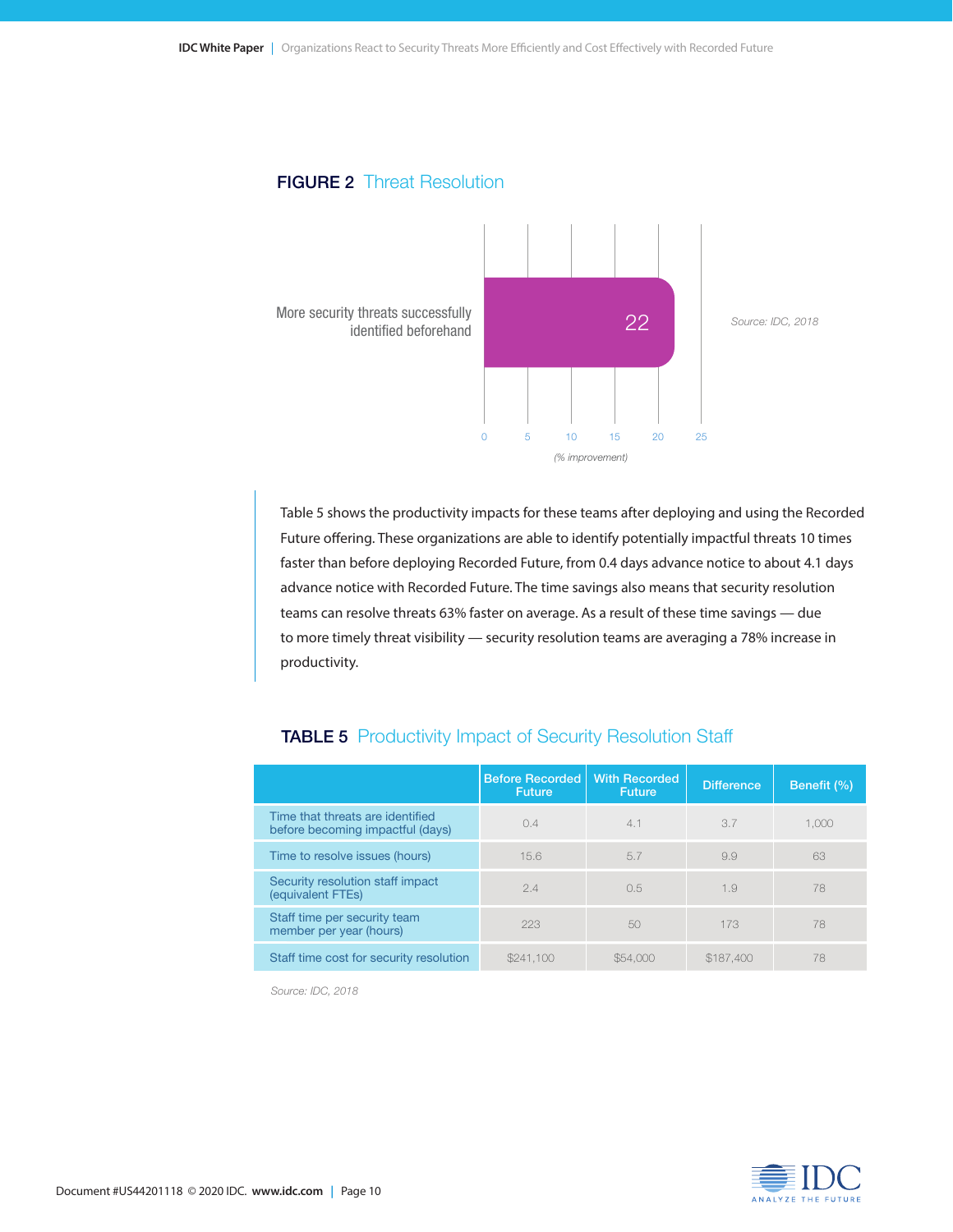Productivity improvements lead to benefits involving total cost of operations. As shown in Figure 3, the security team cost impacts are associated with the three key areas already discussed:

- Security report compilation
- Threat investigation
- Threat resolution

As Figure 3 indicates, IT security teams' costs are 32% lower with Recorded Future.



#### **FIGURE 3** Total IT Security Team Time Cost Impact

#### *Risk Mitigation Impact*

In today's business environments, unplanned downtime is a line-of-business productivity killer. Study participants spoke to IDC about how the functionality of the Recorded Future solution has led to fewer instances of unplanned downtime.

Security teams keep unplanned downtime in check because they are better able to handle threats before they become serious issues. This is the result of reducing the number of users impacted by security-related unplanned downtime and the number of incidents experienced per user.

As shown in Table 6, organizations are able to gain back 86% of end users' lost productivity due to security threat–related unplanned outages.

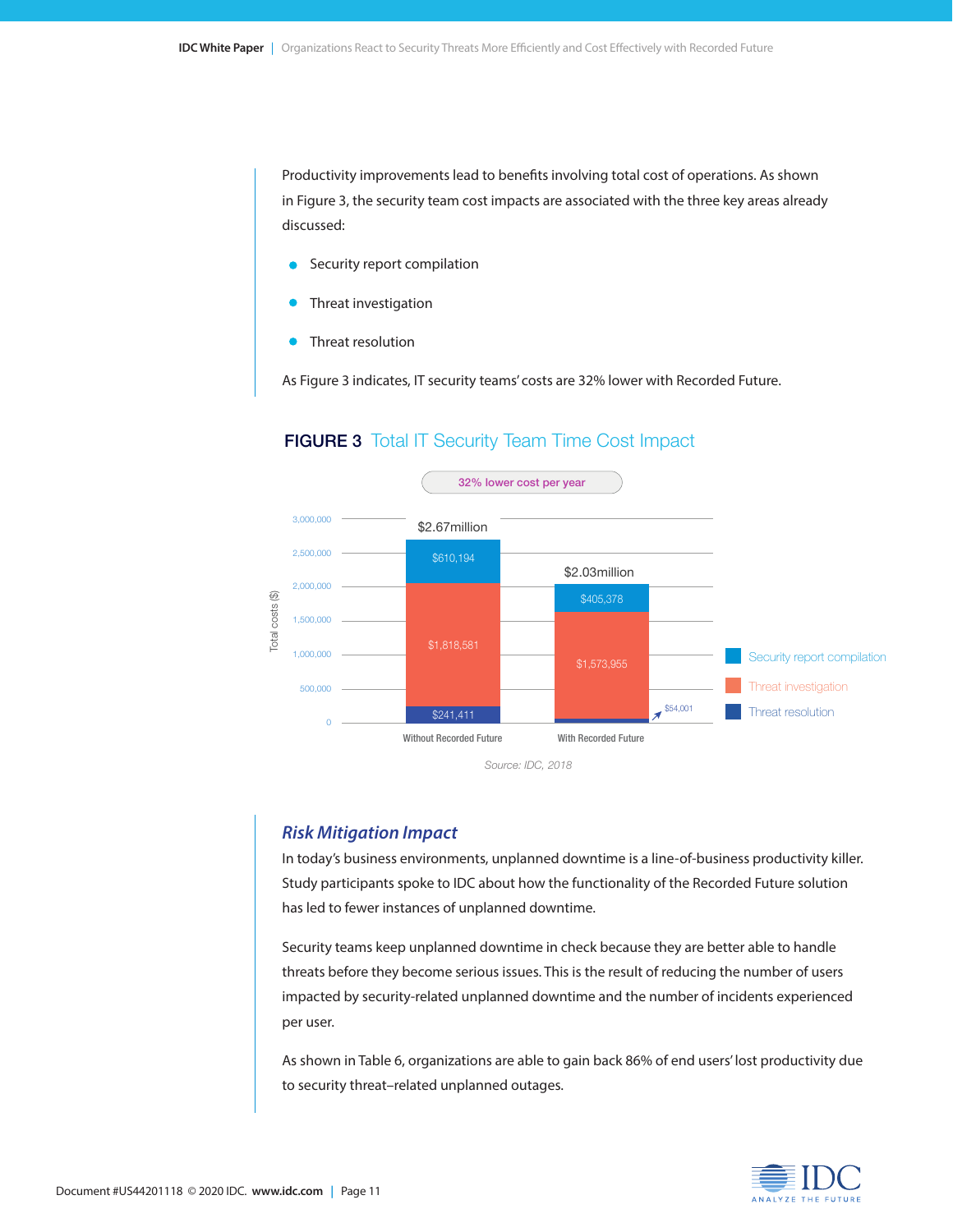|                                                             | <b>Before Recorded With Recorded</b><br><b>Future</b> | <b>Future</b> | <b>Difference</b> | Benefit (%) |
|-------------------------------------------------------------|-------------------------------------------------------|---------------|-------------------|-------------|
| FTE impact of lost productivity<br>due to unplanned outages | 21                                                    | 0.3           | 1.8               | 86          |
| Hours per year per security team<br>member                  | 193                                                   | 27            | 166               | 86          |
| Value of lost productivity per year                         | \$145,800                                             | \$20,300      | \$125,600         | 86          |

#### TABLE 6 Unplanned Downtime Impact

 *Source: IDC, 2018*

According to some sources, in 2018, companies in the United States paid significantly more for every data breach than companies in any other country. Actual breaches may involve monetary exposure, the much publicized risk of data theft, or the more intangible but still troublesome problems associated with loss of reputation or customers.

Mitigating risk is a means of reducing these costs. More reliable handling of actual and potential security threats reduces overall risk to the organizations surveyed. Commenting on this benefit, one study participant noted: "We have better visibility using Recorded Future. The number of incidents didn't change, but it changed the level of risk."

As shown in Table 7, the risk mitigation impact after deployment and use of the Recorded Future solution is significant, allowing customers to avoid an average of \$1,033,300 in potential losses per breach.

#### **TABLE 7 Risk Mitigation Impact**

|                              | <b>Per Organization</b> |
|------------------------------|-------------------------|
| Potential losses per breach  | \$1,033,300             |
| Reduction in fines/penalties | 2%                      |

 *Source: IDC, 2018*

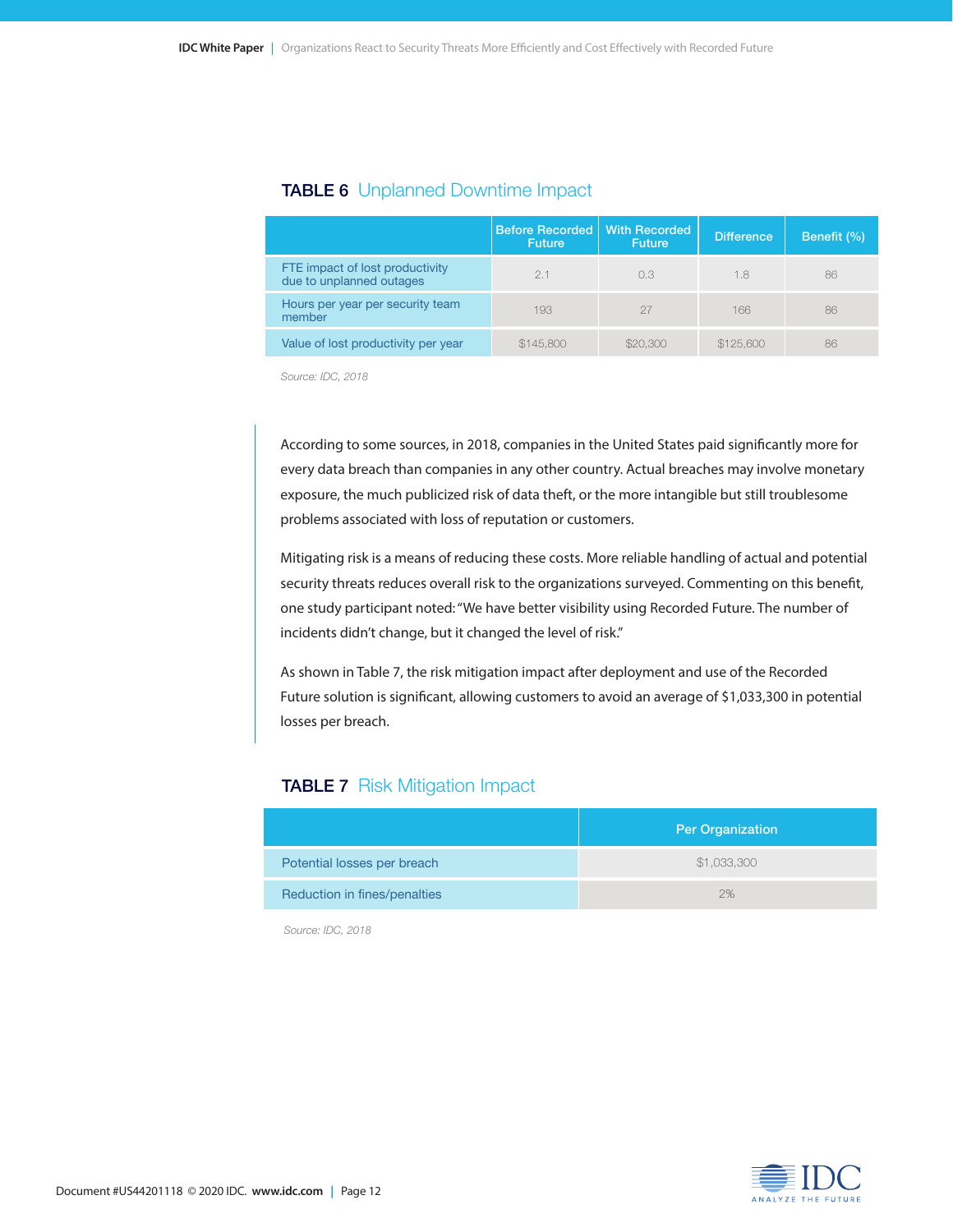### ROI Analysis

Table 8 presents IDC's analysis of the benefits and costs related to participating organizations' use of Recorded Future. IDC projects that over three years, these organizations will invest a discounted average of \$0.50 million (\$24,656 per security team member) in the Recorded Future solution. IDC expects that in return, these customers will realize discounted benefits of \$1.92 million per organization (\$94,639 per security team member). This would result in an ROI of 284% and a breakeven on their investment in four months.

#### **TABLE 8 ROI Analysis**

|                            | <b>Per Organization</b> | <b>Per Security Team Member</b> |
|----------------------------|-------------------------|---------------------------------|
| Benefit (discounted)       | \$1.92 million          | \$94,639                        |
| Investment (discounted)    | \$0.50 million          | \$24,656                        |
| Net present value (NPV)    | \$1.42 million          | \$69,983                        |
| Return on investment (ROI) | 284%                    | 284%                            |
| Payback period             | 4 months                | 4 months                        |
| Discount rate              | 12%                     | 12%                             |

 *Source: IDC, 2018*

## CHALLENGES AND OPPORTUNITIES

One of the challenges of utilizing threat intelligence is learning what it is and how to use it. End users typically want to receive threat intelligence data but don't know how to create valuable insight from the data. For the end user, receiving raw data feeds from multiple sources does not make the data valuable to use. The end user needs to know what the data means to the company and if it is something to worry about. The importance of the threat feeds and other threat data is not only the collection of indicators of compromise but also the actionable content that can help companies make decisions about their security posture and events detected within the organization.

In the TISS market, a number of vendors provide only feeds, but the feeds lack essential details such as historical information, threat trends, and context around the initial indicators being evaluated. Organizations today still struggle with what to do with the intelligence they receive and how to go about making decisions with the information they have.

Recorded Future is one provider that has turned those challenges into opportunities to penetrate the TISS market. Its solution includes an aggregation of dozens of threat feeds

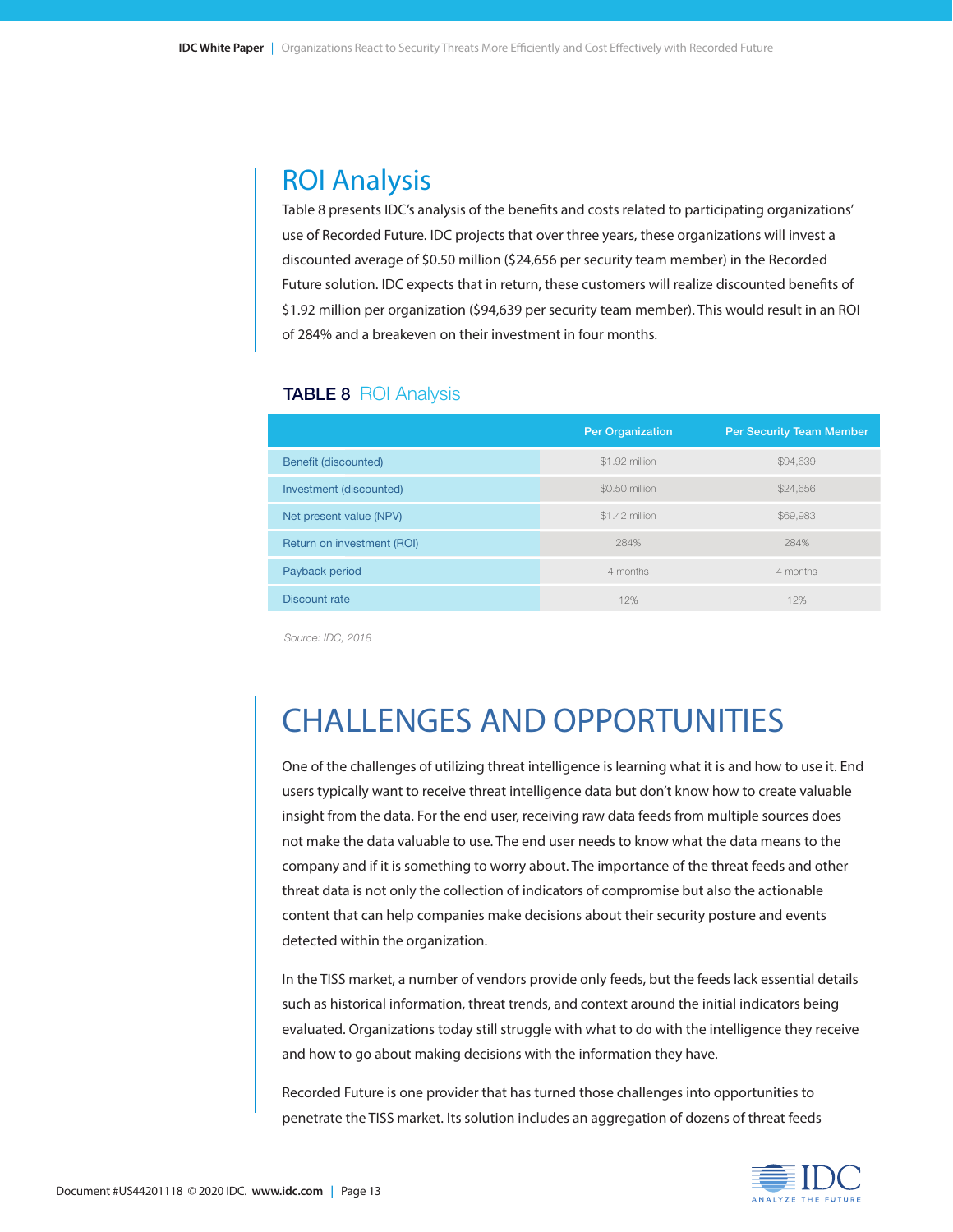with surface, deep, and dark web data along with expert analysis to provide relevant threat intelligence in real time. Its new platform, Fusion, integrates other third-party feeds and customer proprietary data, which makes the solution a one-stop shop for enterprises. The combination of rich external threat intelligence and internal data to help companies make informed decisions around their security has become a game changer in the TISS market.

## SUMMARY AND CONCLUSION

Overall, organizations today struggle with gathering vast quantities of data and making sense of what the data means and whether it's a true threat. To decipher a security incident takes time and expertise, which is where Recorded Future comes into play. Based on the customer data collected during the interview process, Recorded Future's threat intelligence customers can expect higher staff productivity and efficiency across the entire IT security team. The solution also allows IT teams to have wider visibility into security threats that are occurring and assists teams in making strategic decisions around the latest threats. Recorded Future's ability to provide a universal threat intelligence platform to organizations differentiates the company's offering from those of other vendors by aggregating the data, analyzing the data in real time, and giving customers the real intelligence needed to make an actionable decision. As a result, the organizations that participated in this study were achieving impressive financial results of 284% on their investment over three years.

## APPENDIX

### **Methodology**

IDC's standard ROI methodology was utilized for this project. This methodology is based on gathering data from current users of Recorded Future as the foundation for the model. Based on interviews with organizations using Recorded Future, IDC performed a three-step process to calculate the ROI and payback period:

- **1. Gathered quantitative benefit information during the interviews using a before-and-1.after assessment of the impact of Recorded Future.** In this study, the benefits included staff time savings and productivity benefits and operational cost reductions.
- **2. Created a complete investment (three-year total cost analysis) profile based on the 2. interviews.** Investments go beyond the initial and annual costs of using Recorded Future and can include additional costs related to migrations, planning, consulting, and staff or user training.

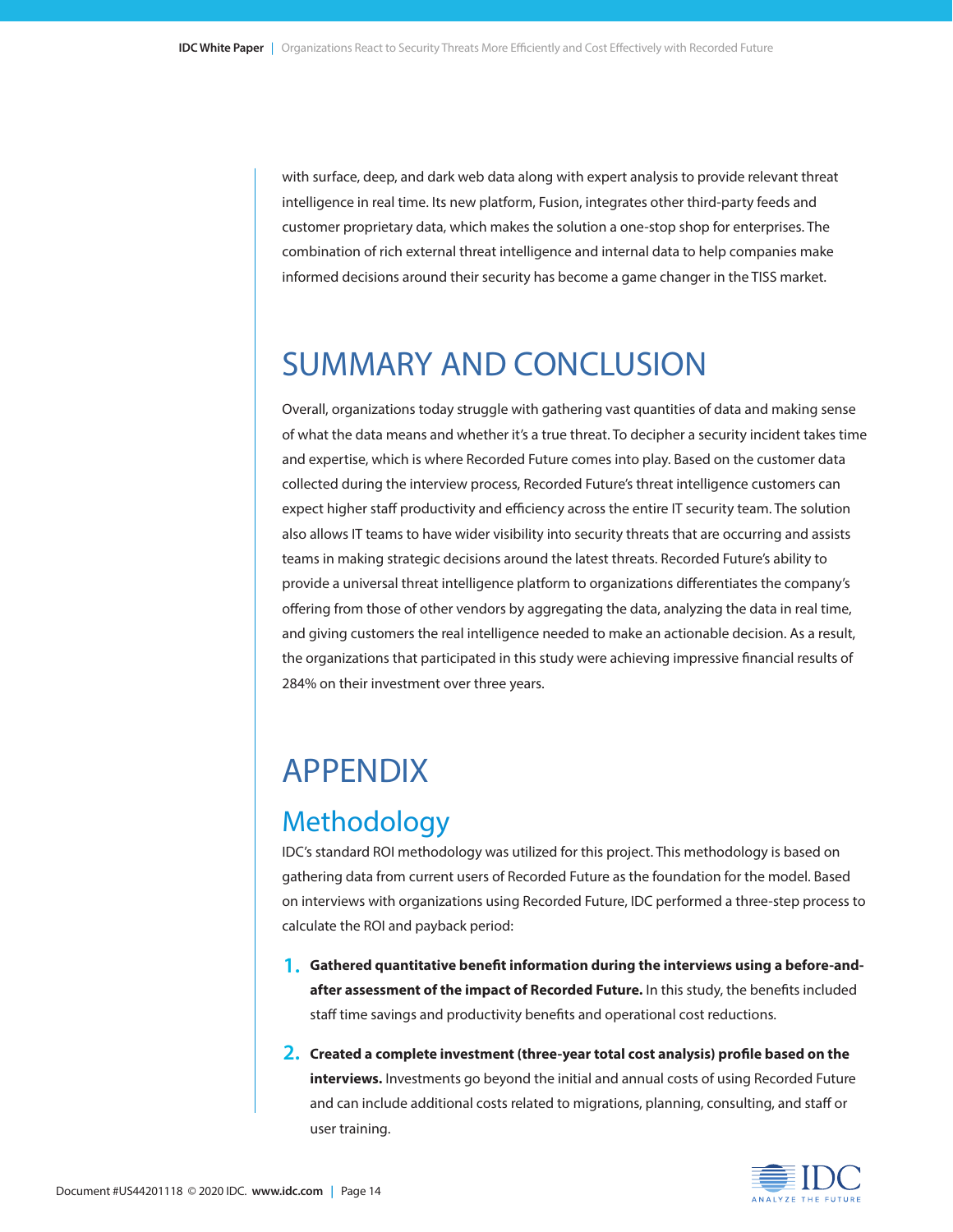**3. Calculated the ROI and payback period.** IDC conducted a depreciated cash flow analysis **3.** of the benefits and investments for the organizations' use of Recorded Future reports over a three-year period. ROI is the ratio of the net present value (NPV) and the discounted investment. The payback period is the point at which cumulative benefits equal the initial investment.

IDC bases the payback period and ROI calculations on a number of assumptions, which are summarized as follows:

- Time values are multiplied by burdened salary (salary + 28% for benefits and overhead) to quantify efficiency and productivity savings. For purposes of this analysis, based on the geographic locations of the interviewed organizations, IDC has used assumptions of an average fully loaded salary of \$100,000 per year for IT staff members and an average fully loaded salary of \$70,000 per year for non-IT staff members. IDC assumes that employees work 1,880 hours per year (47 weeks x 40 hours).
- The net present value of the three-year savings is calculated by subtracting the amount that would have been realized by investing the original sum in an instrument yielding a 12% return to allow for the missed opportunity cost. This accounts for both the assumed cost of money and the assumed rate of return.
- Further, because IT solutions require a deployment period, the full benefits of the solution are not available during deployment. To capture this reality, IDC prorates the benefits on a monthly basis and then subtracts the deployment time from the first-year savings.

*Note: All numbers in this document may not be exact due to rounding.*

### Message From Sponsor

Interested in a better understanding of the Business Value of Threat Intelligence and how that effects your organization directly?

Visit the IDC ROI Threat Intelligence Assessment Tool Sponsored by Recorded Future to help transform your cybersecurity. By completing the tool you will receive a personalized report that focuses on an assessment of your current threat intelligence operations plus business outcome improvements you can expect with Recorded Future.

**Link to Tool: https://threatintelligenceroi.com/**